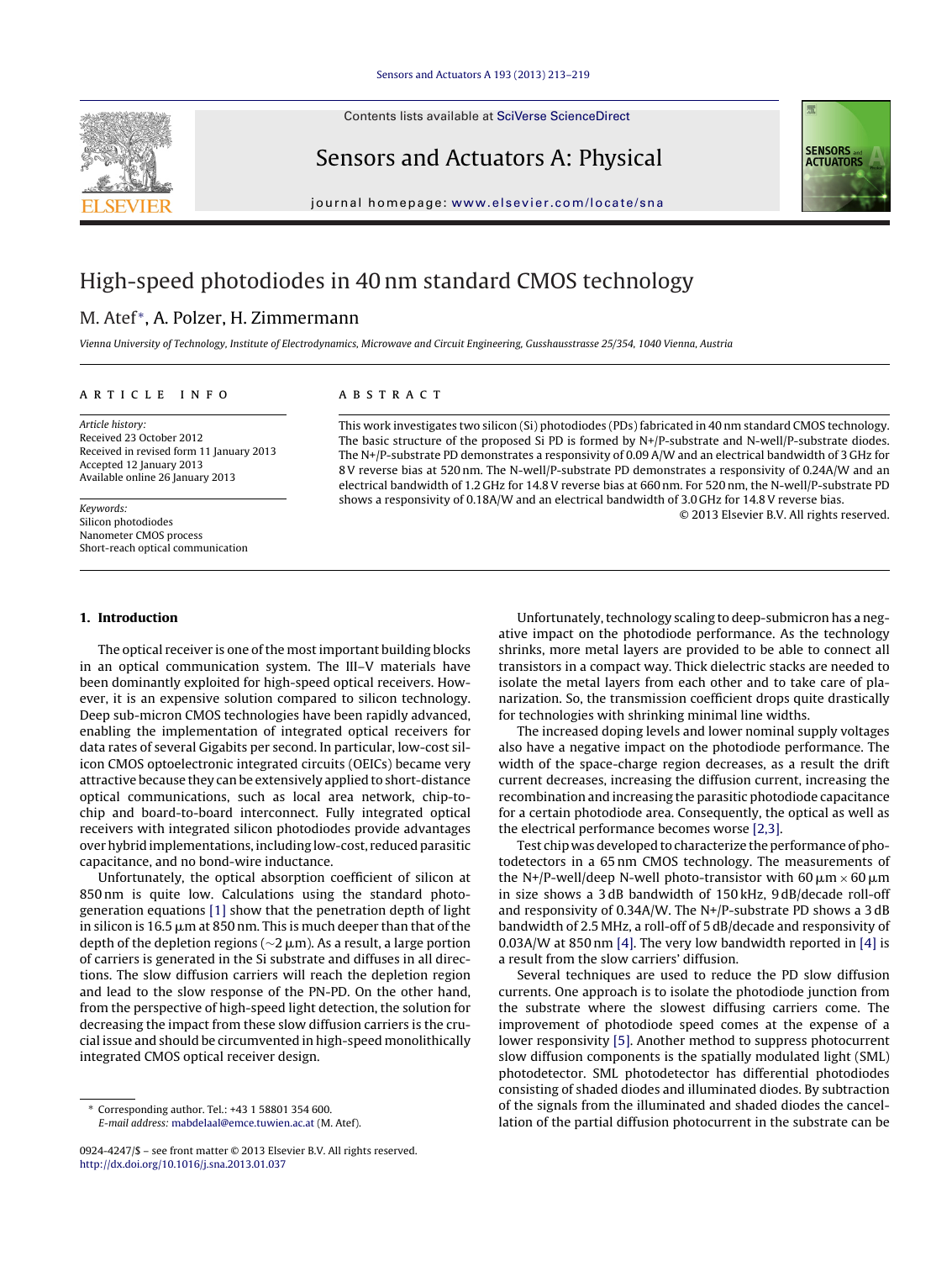realized [\[6,7\].](#page--1-0) The drawback of this SML photodetector is its low responsivity. Not only one-half of the incidents light are reflected away from the covered part of the photodetector but also much of the generated photocurrent is now cancelled by subtraction, resulting in a very low responsivity [\[8\].](#page--1-0)

The interdigitated network of PW or P+ fingers is another technique can be used to enhance the speed of the photodiode. An interdigitated network of PW or P+ fingers was employed instead of a continuous PW or P+ [\[1\].](#page--1-0) This will maximize the depletion regions available for carrier collection, particularly near the surface of the device. A PD using a deep N-well (DNW) with P-well fingers inside and having an active area of  $50\,\rm\mu m$   $\times$   $50\,\rm\mu m$  fabricated in a standard 0.18  $\mu$ m CMOS process achieved 8.7 GHz  $-3$  dB bandwidth with 0.018A/W responsivity at 850 nm at 11.4 V bias [\[9\].](#page--1-0)

Avalanche photodiode (APD) can be used to have a high responsivity. An APD based on N+/PW junction was fabricated with 65 nm standard CMOS technology [\[10\].](#page--1-0) The design includes shallow trench isolation (STI) between P+ and N+ regions to prevent premature edge breakdown. An optical window with an area of  $30 \,\mu\text{m} \times 30 \,\mu\text{m}$  is formed by blocking the salicide process. The APD achieved a responsivity of 2.94A/W and 3 dB bandwidth of 3.2 GHz at 850 nm with 10.6V reverse bias. The high bandwidth and responsivity was achieved in [\[10\]](#page--1-0) on the expense of higher leakage current and shot noise which will worsens the sensitivity of the optical receiver [\[11\].](#page--1-0) The capacitance of the N+/PW PD is larger than the simple N+/Psub PD because of the higher PW doping compared to P-sub doping. A 2.5 pF capacitance was reported in [12] for 80  $\upmu$ m  $\times$  80  $\upmu$ m N+/PW PD at 8 V compared to a capacitance of 0.21 pF for 70  $\upmu$ m  $\times$  70  $\upmu$ m N+/P-substrate PD (see Section [3.2\).](#page--1-0) The higher N+/PW PD capacitance leads to a smaller bandwidth (RC-limited) at larger PD area required for POF application.

The plastic optical fiber (POF)is a good candidate for short-reach communications and it has 650 nm and 520 nm transmission windows. At these shorter wavelengths the 1/e penetration depth of light in silicon is 3.2  $\mu$ m at 650 nm and 0.75  $\mu$ m at 520 nm and the absorption coefficient is larger than 850 nm. This smaller penetration depth will reduce the diffusion and most of the absorbed light will generate electron hole pairs exploiting the drift instead of the diffusion transport mechanism.

An integrated photodiode with a diameter of 1 mm for POF application was introduced in [\[13\].](#page--1-0) Due to the huge corresponding area of the junction and the relatively high doping concentrations of the used 180 nm CMOS process; the photodiode capacitance is 64 pF at 1.8 V bias. An equalizer was integrated to reach a data rate of 800 Mb/s. The measured responsivity is 0.21A/W for a wavelength of 660 nm.

A 250 µm non-SML NW/P-sub PD implemented in a standard TSMC 65 nm CMOS process was presented in [\[14\]](#page--1-0) to suit for large core diameter POF. The octagonal PD consists of 56 identical  $60 \times 15$   $\mu$ m diode strips that are spaced 2  $\mu$ m apart to satisfy density requirements and allow low-resistance interconnects. The PD shows a simulated responsivity of 0.36A/W, and a 3 dB bandwidth of 60 MHz at 670 nm wavelength. The PD reveals a 10 dB loss at 3 GHz. The PD exhibits a 14 pF capacitance under a 0.3V reverse-bias voltage.

In this paper two different PDs fabricated in a 40 nm CMOS standard process without any process modifications or design rule waivers will be introduced. The DC and AC characteristics of N+/Psubstrate and NW/P-substrate PDs will be shown and discussed for 850 nm, 660 nm and 520 nm wavelengths. The presented PDs have a high performance at wavelengths that are useful for POF application. To the authors knowledge this work presents the first PDs fabricated in 40 nm standard CMOS technology.

#### **2. Photodiode design**

Fig. 1 shows the structure of the proposed PDs fabricated in standard 40 nm CMOS process from Taiwan Semiconductor Manufacturing Company (TSMC). In Fig. 1(a) the N+ source/drain implant with the P-substrate are used to implement the PN photodiode. In Fig. 1(b) the N-well with the P-substrate implement another PN photodiode structure. Due to the shallow trench isolation (STI), the breakdown voltages of the N+/P-substrate photodiode is 18.5 V and the breakdown voltage of the NW/P-substrate photodiode is 16.3 V. The STI prevents premature edge breakdown for N+/P-substrate PD but cannot for NW/P-substrate PD because the NW is deeper than the STI. Therefore, the maximum bias voltages of 18V and 14.8V were chosen for the N+/P-substrate and the NW/P-substrate photodiode, respectively. The leakage currents for these diodes with an area of 70  $\upmu$ m  $\times$  70  $\upmu$ m were 50 nA at these bias voltages.

Each one of the two PDs is designed with different dimensions  $30\,\mu{\rm m}$   $\times$   $30\,\mu{\rm m}$ ,  $50\,\mu{\rm m}$   $\times$   $50\,\mu{\rm m}$  and  $70\,\mu{\rm m}$   $\times$   $70\,\mu{\rm m}$ . Due to the



**Fig. 1.** Photodiode structures (a) N+/P-substrate, (b) NW/P-substrate, (c) die photo for the different photodiode structures with different dimensions.